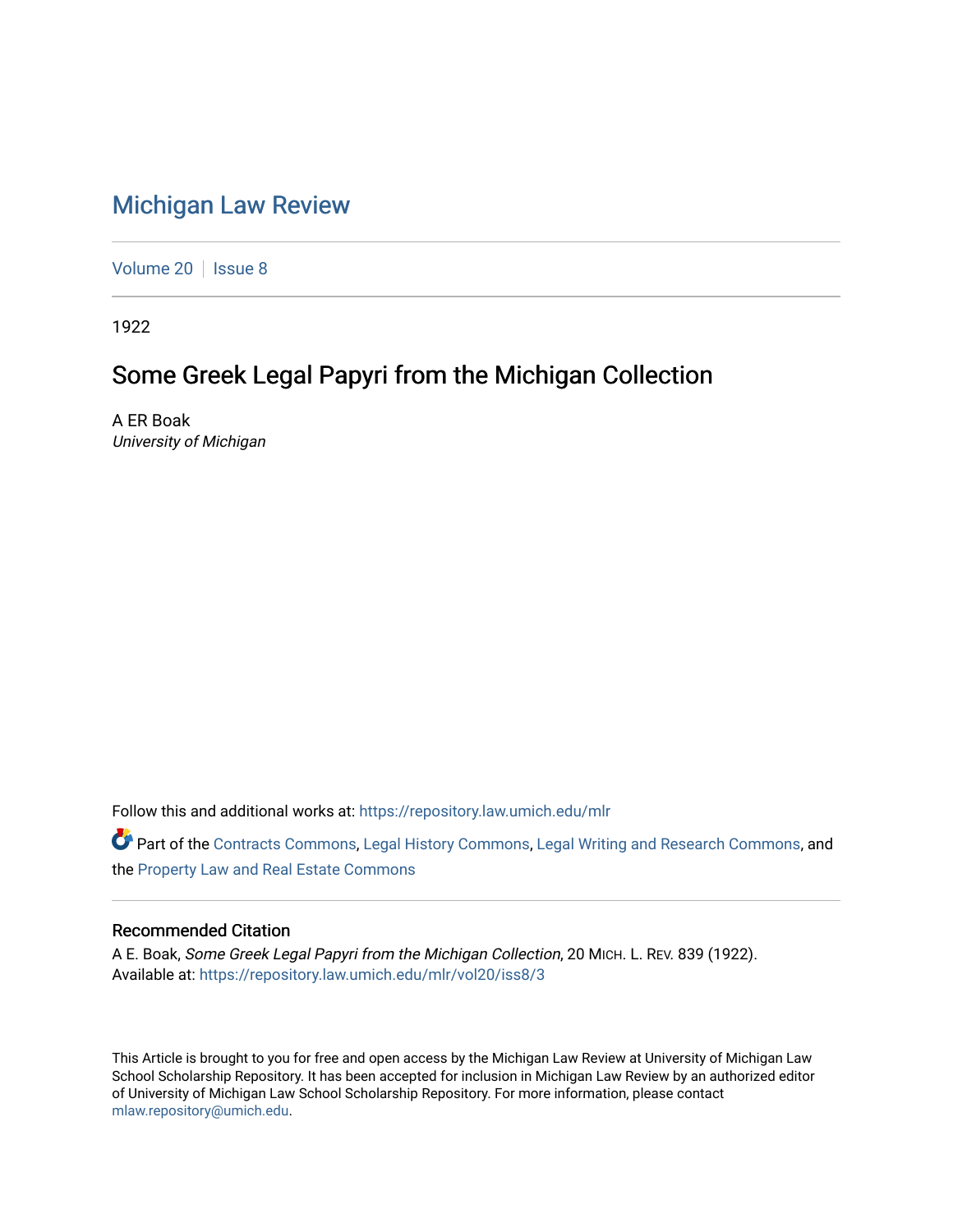## SOME GREEK LEGAL PAPYRI FROM THE MICHIGAN COLLECTION'

THE documents which form the subject of this paper are part of the Michigan Collection of Papyri recently acquired by Professor F. W. Kelsey in Egypt and secured for the University by the generosity of the Regents and certain friends and alumni, among the latter Mr. J. W. Anderson, of the Law Class of 1890. A large proportion of these documents are of a legal nature, and from these I have selected for translation four, which may be regarded as typical specimens of their respective classes.

While these particular specimens all date from the time of the early Roman Empire, the others in the collection range from the third century B. C. to the seventh century of our era. They come mainly from the remains of the files of the public record offices which existed in the towns and villages of Egypt under Ptolemaic and Roman rule. They were written in Greek because this became the official language of the administration following Alexander the Great's conquest of Egypt and remained so after the Roman occupation.

The explanation of their being on file in the record offices lies in the fact that before the close of the third century B. C. the state required the registration of all documents embodying legal transactions. The origin of this obligatory registration bf contracts was the fact that the state imposed a tax upon all transfers of property and upon all mortgages. For the proper collection of this tax a registration of contracts containing such transactions was necessary. And, possibly to prevent any concealment of taxable transactions, the registration of all legal transactions, taxable or not, was made obligatory. This practice, instituted by the Ptolemies, was continued by the Romans, under whose rule any contract or deed, in order to attain complete legal validity, had to be registered.<sup>1</sup>

The documents subject to this obligatory registration might be drawn up in either one of two ways. They might be prepared by

 $1$ On the whole question of public registration of contracts, see MITTEIS-WILCKEN, GRUNDZUEGE UND CHRESTOMATHIE DER PAPYRUSKUNDE, II, I, pp. 78 ff.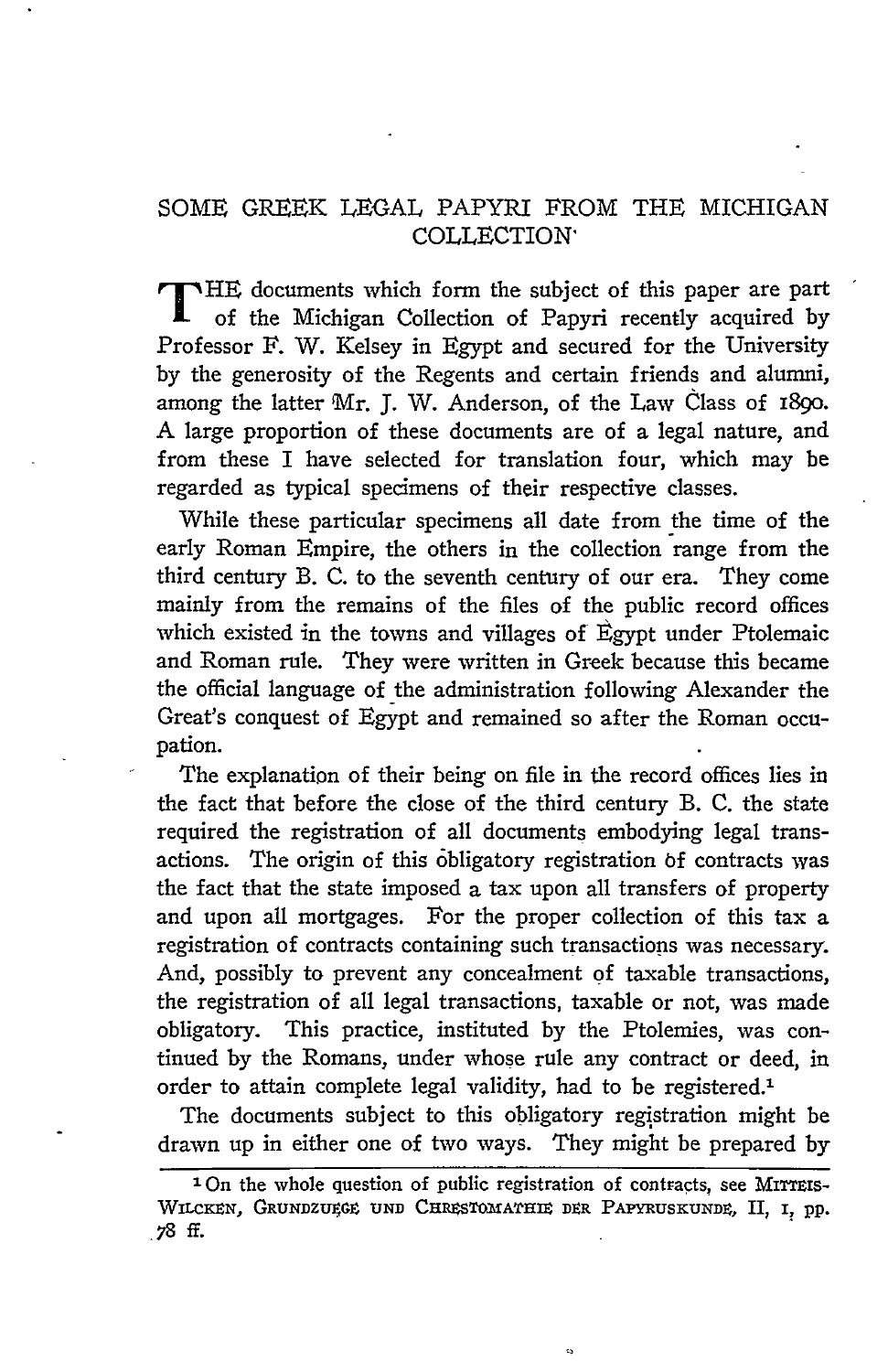#### *MICHIGAN LAW REVIEW*

private persons and brought to the record office to be properly endorsed and registered, or they might be written out by a clerk of the recording office, untler the direction of the parties concerned, and then endorsed by these parties or their representatives. Several copies were made of every contract. Each of the parties to the agreement received one and one was kept on file at the record office. At times the latter copy contained only the endorsements of the proper parties and that of the record office, the complete text being omitted. The record of all contracts registered at a record office in any given year was compiled in the form of a chronologically arranged list and entered on a papyrus roll. Such a roll, recording the contracts registered at the record office of the villages of Tebtunis and Kerkesouchon Orous during the year  $41-42$ A. D. :is now in the Michigan Collection. On this roll the entry for each contract merely contains the date, the names of the contracting parties and the subject of the contract. In addition to such a list, the office kept a more detailed record, consisting of abstracts of the contracts, in which the terms were recorded in an abbreviated form.

#### TRANSLATIONS

#### I. *An Agreement to· Divide Property*

"The fourth year of Imperator Caesar Vespasianus Augustus, the 26th. of the month Xandikos, Mecheir 26, at Bacchias in the division of Heracleides of the Arsinoite nome.

Horion, son of Horion, son of Menches, about sixty-nine years old, with a scar in the middle of his forehead, and Horos, son of Horus, son of Peteuris, about thirty-nine years old, with a scar on the joint of his right hand, the two of them, acknowledge that they have divided between themselves from the present day for all time the portions which they have of building sites owned by their fathers, that is, what constitutes a fourth and a third of a twelfth, which is one thirty-sixth, of these sites which are common and undivided in three sections in the aforesaid village Bacchias, in the lane called 'of Borrites'; the boundaries of all of which are set forth in the deeds relating to them.

And in accordance with the division by lot which they have made by agreement among themselves, Horion on the one hand has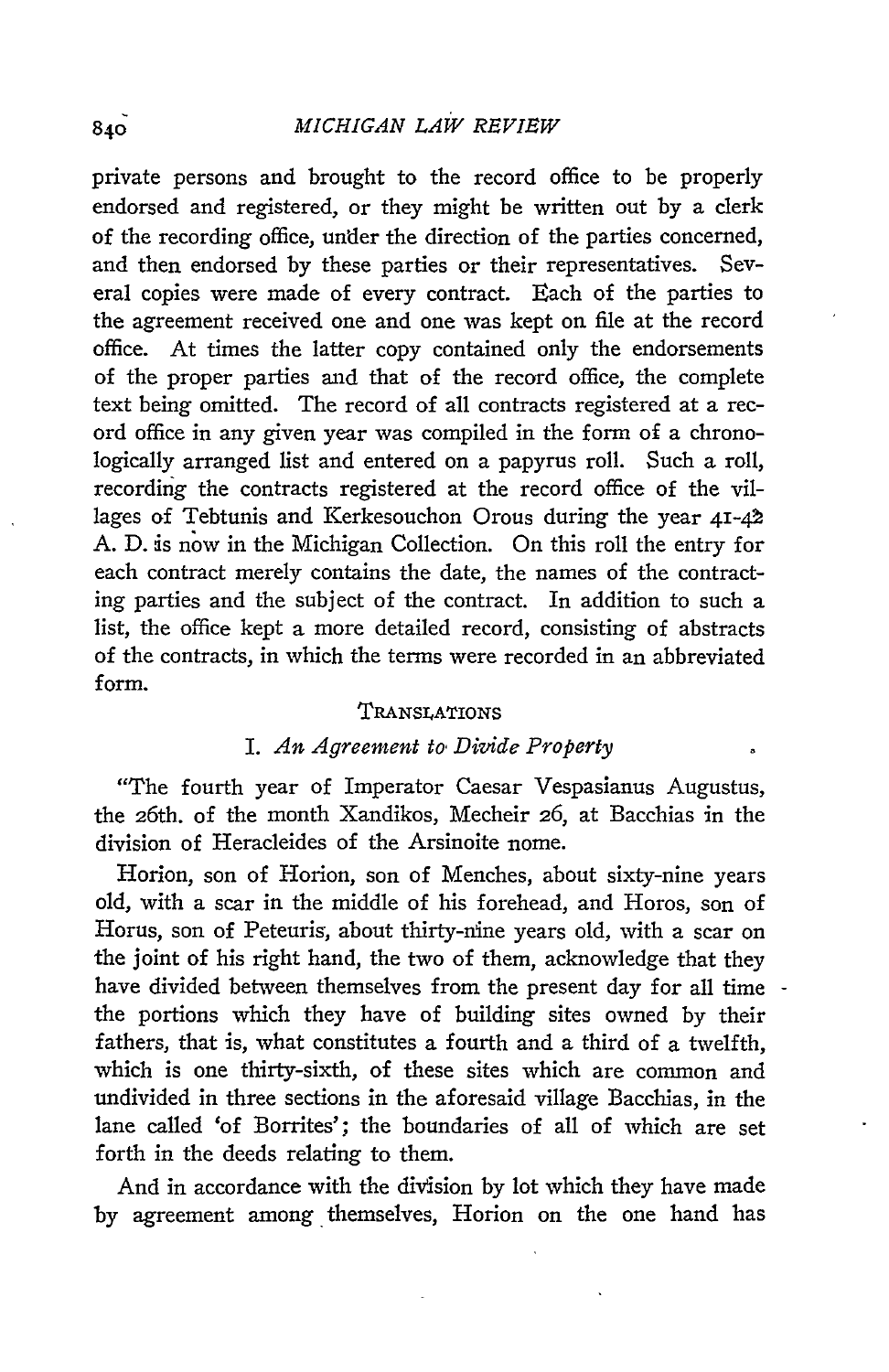obtained as the share which falls to him the aforesaid common and undivided fourth part of the bujlding sites, and on the other hand Horus himself has obtained as the share falling to him the aforesaid third of a twelfth, which is the common and undivided thirty-sixth part of the same building sites, of which, as the parties concerned declare, the same Horus and his brother hold another twelfth part, which belonged to their father.

Accordingly, let the contracting parties and their heirs observe all the terms which are set forth regarding this division. And neither may they nor their heirs set aside any part of the terms of division, but each of them and their heirs and assigns shall hold and control what each has obtained by lot, just as is set forth, and each shall make use thereof in whatsoever way he may desire without restriction.

And with respect to what has been divided, neither of them shall accuse the other nor proceed against him in any way upon any false pretext.

And if any one of them breaks the aforesaid terms in any particular, let the transgressor immediately pay to the one who abides by them double damages and a fine of two hundred drachmas in silver, and an equal sum to the treasury, and none the less let this division be valid in perpetuity.

(The signatories are) for Horion, Dioskoros his son, about thirty-three years old, with a scar on his right eyebrow; for Horus, Ammonius, son of Ptolemaeus, about fifty years old, with a scar on his right cheek.

(2nd. hand). I, Horion, son of Horion, son of Menches, acknowledge that I have made with Horus, son of Horos, son of Peteuris, the division of the aforesaid shares of the building sites. And of these I have received by lot the fourth, and Horos has received the third of the twelfth, which is the one thirty-sixth part, and I consent to all that is stated, just as it stands. Dioskoros, his son, wrote for him, because he is illiterate.

(3rd. hand). I Horus, son of Horus, son of Peteuris, acknowledge that I have made the division. And I have obtained by lot the third of the twelfth, which is the one thirty-sixth part, and I consent to all that is set forth, just as it stands. Ammonius, son of Ptolemaeus, wrote for him, since he is illiterate.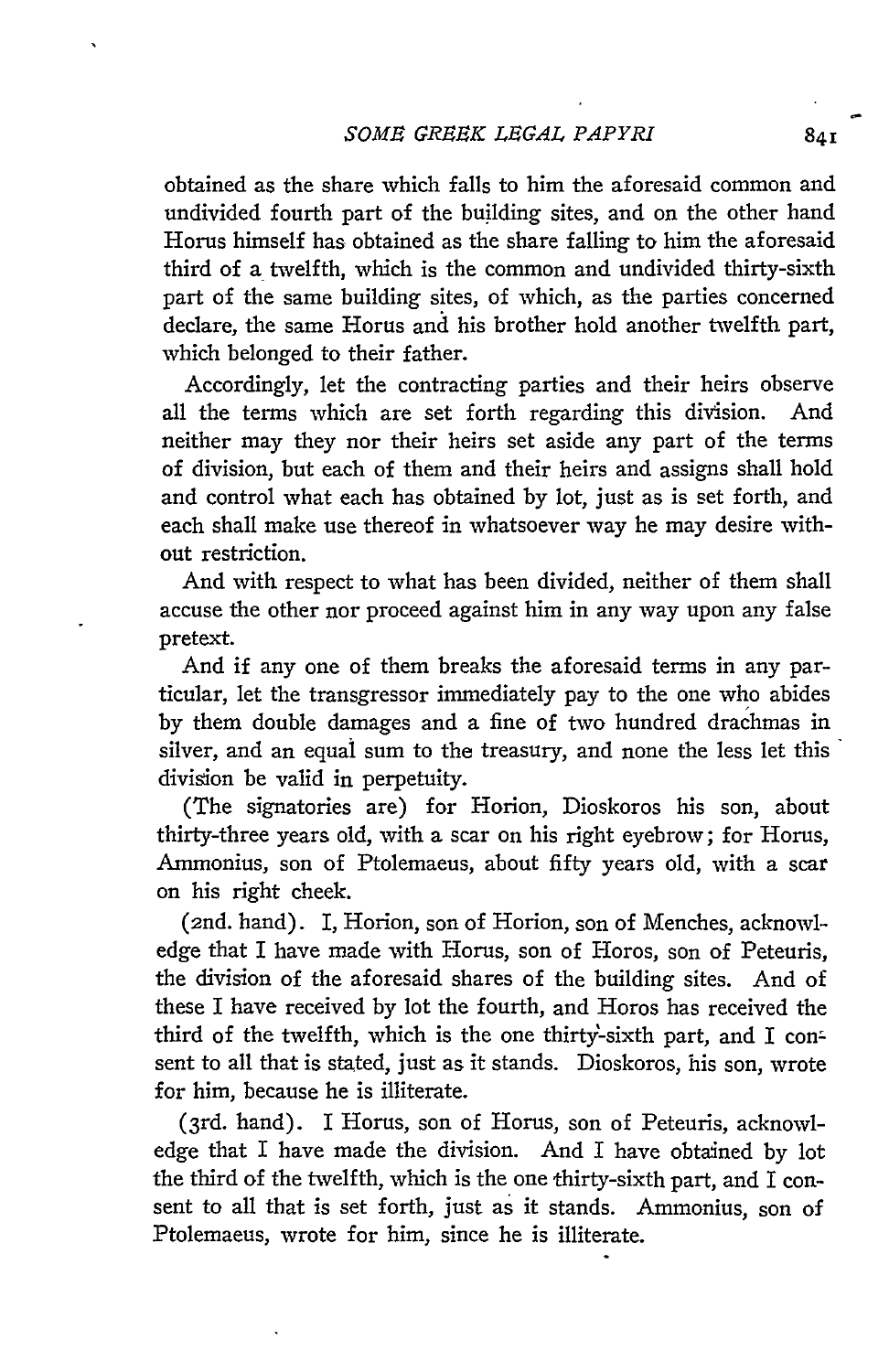(rst. hand). The fourth year of Imperator Caesar Vespasianus Augustus, Mecheir *26.* Registered through the clerk of the record office of Bacchias and Hephaistias."

The above contract is inventoried as No. 99 of the Michigan Collection. Its date, given both at the opening and the close of the document, is *20* February *72* A. D. The place of registration was the village of Bacchias, situated in the nome, or administrative district, called Arsinoite, from its administrative center, the town Arsinoë. This nome was subdivided into three sections, one of which was called after an early official named Heracleides.

The contract comprises three distinct elements: (I) the body of the contract, (2) the subscriptions or endorsements of the contracting parties, and (3) the record of the date and place of registration. Of these three parts, the first and third were written by the recording clerk, while in the second, which contains the subscriptions of each of the two contracting parties, each part is in the handwriting of the signatory named therein. The principals to the contract, as their names indicate, were native Egyptians, not Greeks, a fact which probably explains their inability to write.

The recording of the personal marks of identification is a common feature in these documents. Besides scars, the color of the hair, eyes, or skin is sometimes given. Occasionally, someone is described as "unmarked."

An interesting feature of the contract is the provision of a penalty to be paid to the state in case of failure to fulfill the terms of the agreement. Unfortunately, the laws which regulated this fiscal penalty for. the breach of private contracts have not survived. However, it should be noted that even the payment of the prescribed penalties did not relieve the delinquent from the obligation of carrying out the terms of the contract.

#### II.· *A Contract for a Loan*

"Entered Mechir 24, a loan of Horion to Heracleides and his mother, 76o drachmas of silver.

The twelfth year of Tiberius Claudius Caesar, Augustus, Germanicus, Imperator, the twenty-fourth of the month Xandicus, Mechir *24,* at Tebtunis in the section of Polemon of the Arsinoite nome.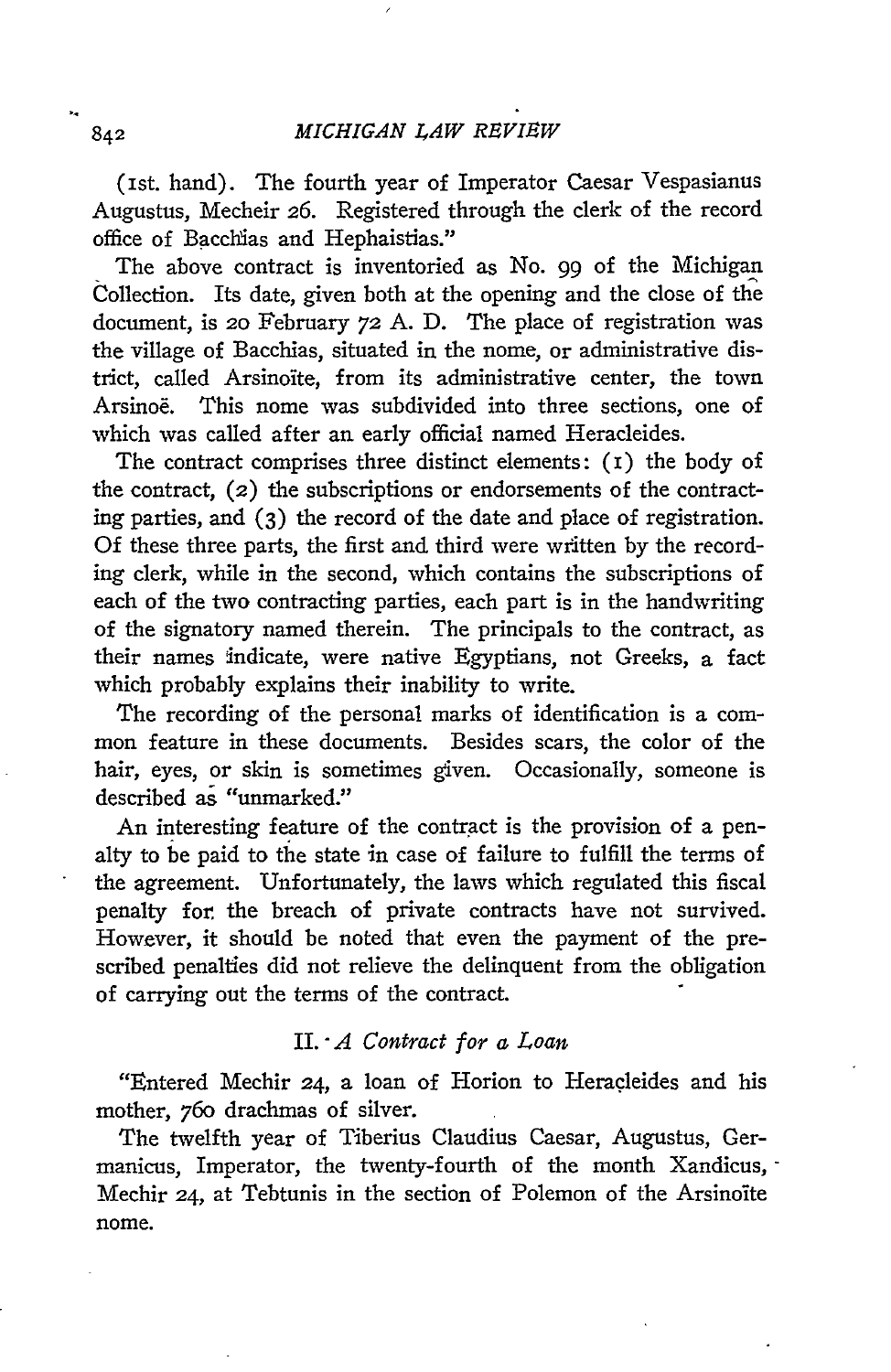Horion, son of Kronion, thirty years old, with a scar in the middle of his forehead, has loaned to Heracleides, son of Ischurion, also called Petenephis, a Persian of the Epigone, twenty-five years old, with a scar on the first finger of his left hand, and to his mother Thaucarion, daughter of Petemounis, a Persian fifty years old with a scar on her right thumb, along with her guardian Heracleides himself, to both of them, who are mutual sureties for repayment, seven hundred and sixty drachmas of coined silver as a capital sum, which they received from him. at once from hand to hand out of the house, at interest of one drachma per mina each month.

This loan, the seven hundred and sixty drachmas and the interest, the borrowers shall pay back to Horion in the month Tubi of the coming thirteenth year of Tiberius Claudius Caesar, Augustus, Germanicus, Imperator.

And if they shall not pay as has been stated, let the borrowers at once forfeit to Horion the loan increased by one-half, but the interest unaugmented, Horion or his heirs having the right of execution against these debtors and all their property, as if in accordance with a legal judgment, and Horion suffering no prejudice with respect to what the debtors owe him on account of an agreement of sequestration of the allotment of three and three-quarters arouras of colonist land, which Heracleides has in the vicinity of Theognis, for one thousand drachmas and the interest.

And the borrowers shall not redeem the sequestration indicated, unless they first pay the aforesaid capital sum and the interest.

Signatory, Sarapion, son of Ptolemaios, forty years old, with a scar on his neck on the left side.

(Second Hand). I, Heracleides, son of Ischurion, also called Petenephis, a Persian of the Epigone, and my mother Thaucarion, daughter of Petemounis, a Persian, with her guardian myself, both of us, who are mutual sureties for repayment, have borrowed from Horion, son of Kronion, the seven hundred and sixty drachmas of the capital sum in silver, with interest at one drachma per mina each month, which we shall also repay in the month Tubi of the coming thirteenth year of Tiberius Claudius Caesar, Augustus, Germanicus, Imperator.

And Horion suffers no prejudice with respect to what we owe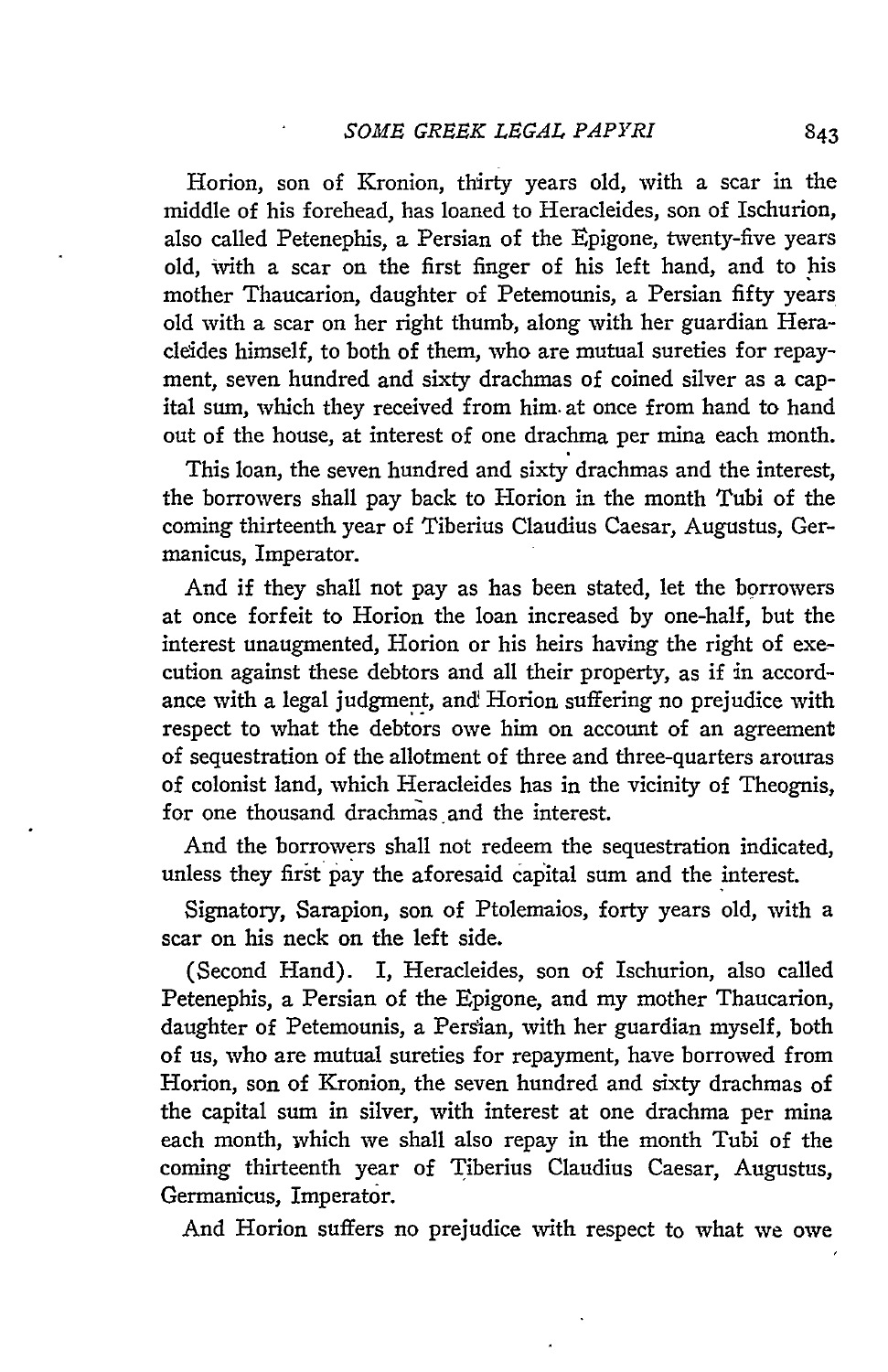#### *MICHIGAN LAW REVIEW*

him on account of the agreement of sequestration of the allotment of three and three-quarters arouras, which I, Heracleides, have in the vicinity of Theognis, for one thousand drachmas and the interest, which we shall not redeem unless we first pay back the capital sum stated and the interest, just as is set forth. Sarapion, son of Ptolemaeus, wrote for them, since they are illiterate.

(Third Hand). I, Horion, son of Kronion, have made the loan, as is set forth, I suffering no prejudice in respect to what they owe me, on account of a sequestration of three and three-quarter arouras for one thousand drachmas and interest, as is set forth."

The above contract (Inventory No. 662) bears a date corresponding to 18 February, 52 A. p. It was drawn up in the record office of Tebtunis, a village in the section of Polemon of the Arsinoite nome. The parties to the agreement are Persians of the Epigone; that is to say, they were descended from Persians who had previously received land grants in this region. With certain exceptions made by Roman law, women could only transact legal business with the concurrence of their guardians, who were regularly male members of the same household. The probable explanation of the son acting as his mother's guardian is that his father had died and there were no male relatives surviving on his father's side.

The value of the loan, estimated on the basis of the normal value of the silver in a drachma (about 20 cents), would be about \$152. As the mina contained 100 drachmas, the rate of interest is twelve per cent per annum. The term of the loan was six months.

A penalty is provided for delay. in making repayment, and the borrowers are prohibited from making repayment of another sum of 1,000 drachmas, which they have borrowed on the security of a piece of property, until they have met their obligation to Horion. The aroura, the land measure employed in Egypt, was approximately equal to half an acre.

The body of this document was written by the clerk of the record office at Tebtunis, the endorsement of the borrowers was made out by their representative, Sarapion, while the creditor Horion was able to add his own endorsement.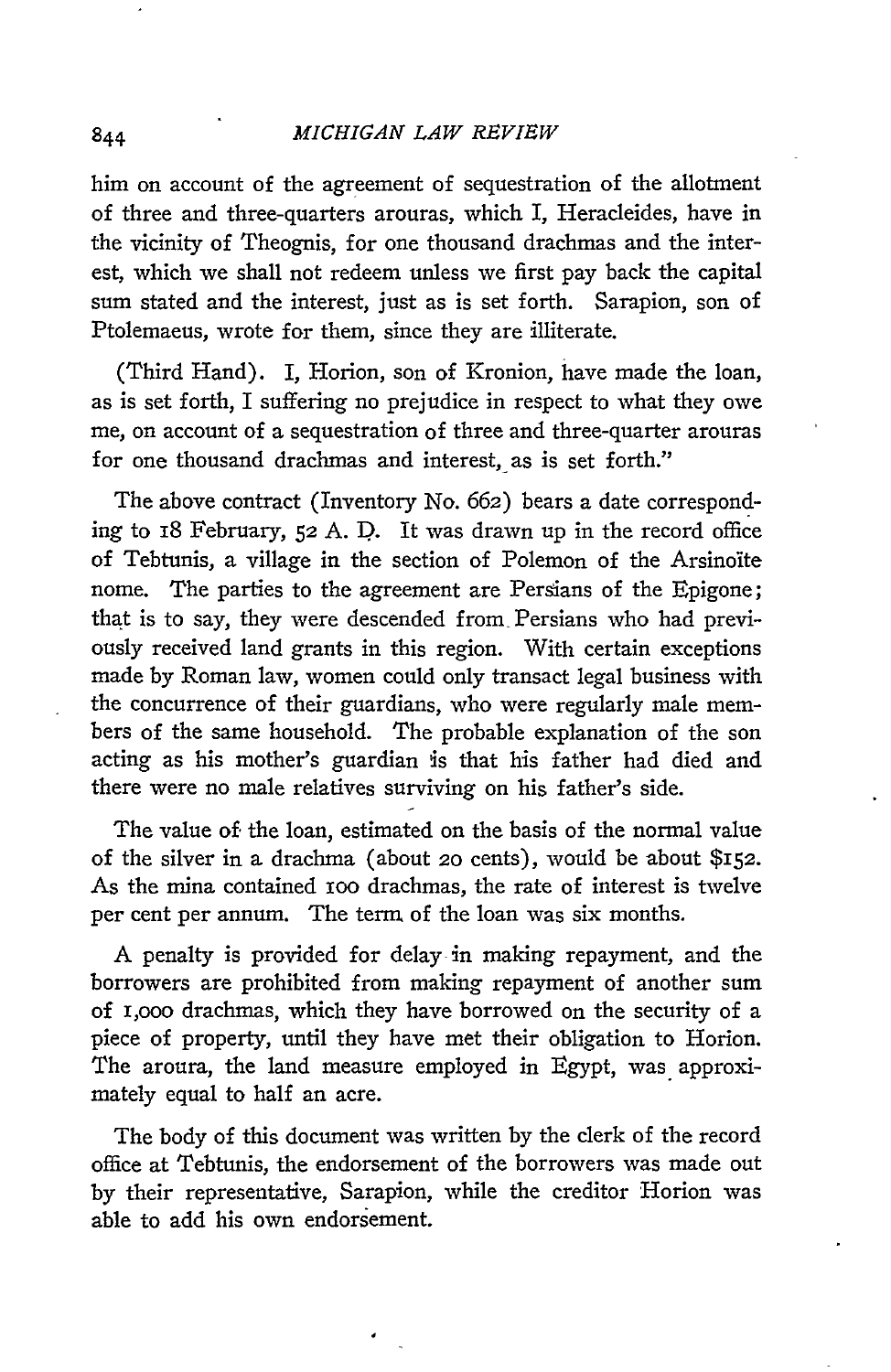## III. *A Receipt for the Rent of a Farm, Containing a Renewal*  of the Lease

"The sixth year of Imperator Caesar Trajan Hadrian Augustus, the twenty-third of the month Germanicus, Pachon 23, in Bacchias of the section of Heracleides of the Arsinoite nome.

Arsotes, son of Alexas, about sixty years old, with a scar on his left foot, acknowledges to Horus ............., about forty-eight years old, with a scar on his left eye-brow, that he, the acknowledging party, has received from him the rental in kind for the present sixth year of Hadrian Caesar, our lord, for the four and one half arouras, which Horus tills, of the farm of his near the aforesaid village, being ten artabas of wheat by the six choenix measure, Horus having deducted for himself as the seed for the sowing of the coming year four artabas of wheat, as the lease continues in force.

Signatories are, for the acknowledging party, Henodorus the son of Henodorus, about fifty years old, with a scar on his right cheek, and for the other, Ammonius, son of Dioscorus, abouty forty-five years old, with a scar on the right side of his forehead.

(Second Hand). I, Arsotes, son of Alexas, acknowledge that I have received from Horus the rental in kind for the sixth year for the four and a; half arouras of mine near the village, which he tills, being ten artabas of wheat, Horus retaining for himself the seed for the sowing of the coming seventh year, and the lease remaining in force. Henodorus, son of Henodorus, wrote for him, since he is illiterate.

(Third Hand). Horus, son of Horus, ............ as is set forth. Ammonius, son of Dioscorus, wrote for him, as he is illiterate.

(First Hand). Registered through the record office at Bacchias."

This receipt (Inventory No. 114) dates from 8 May, 122 A. D. In two places the writing has been rubbed off, but the gaps are not large and the missing words are not essential for the sense of the document.

Leases of land in private ownership, like the farm in question here, were usually prepared in the following way: The lessee presented to the owner a memorial, asking that he be allowed to lease a particular piece of property and stating the terms upon which he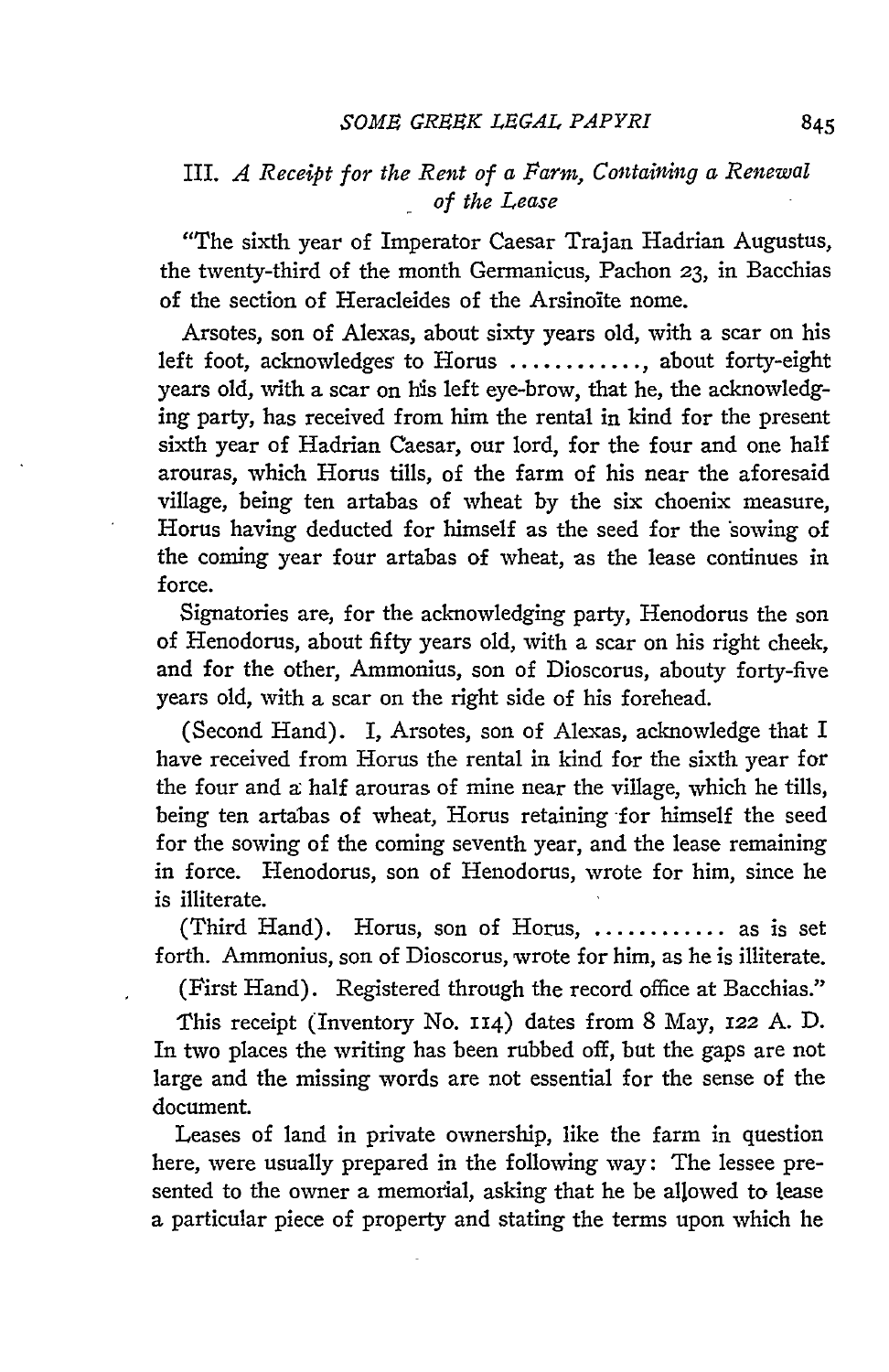was willing to rent it. This memorial he could prepare himself, or he could have it drawn up at the public record office. If the owner accepted the offer, he endorsed the memorial, which then , assumed the character of a contract, and was registered like other contracts.

The above receipt was drawn up in the usual form at the record office of Bacchias. It then received the endorsement of the lessor, who approved the continuance of the lease. Next, it was endorsed by the lessee, whose subscription is partially lost. These endorsements convert the receipt into a new contract for a lease. Then the recording officer adds his certificate of registration.

The rental was paid in wheat, and was set at ten artabas for the four and one-half arouras. The artaba was the standard measure for grain, but there were artabae of varying sizes in use throughout Egypt. Some contained as many as 42 choenixes, others as few as 28. The particular measure to be employed in measuring the grain was regularly stipulated in each lease, as the choenix also varied·in size. Normally, however, the choenix was about equal to a quart. The allowance for seed grain is a common feature in leases of this type.

## IV. The Registration of an Apprentice

"To Apollonius and Didymus, topogrammateus and komogrammateus of the City of Oxyrynchus, from Pausiris, son of Ammonius, of Cavalry Camp Street.

My son Ammonius, who is not yet of age, I wish to apprentice so that he may learn the weaver's art, from the present tenth year of Tiberius Claudius Caesar, Augustus, Germanicus, Imperator, to Apollonius, son of Apollonius, of the aforesaid Camp Street, as his teacher.

I beg you to register my son among the apprentices of the said year, as is right.

#### Farewell.

(Second Hand). Signed by me, Didymus, the tenth year of Tiberius Claudius Caesar, Augustus, Germanicus, Imperator, the nineteenth of the inonth Sebastus.

(Third Hand). Signed by me, Apollonius, the tenth year, etc."